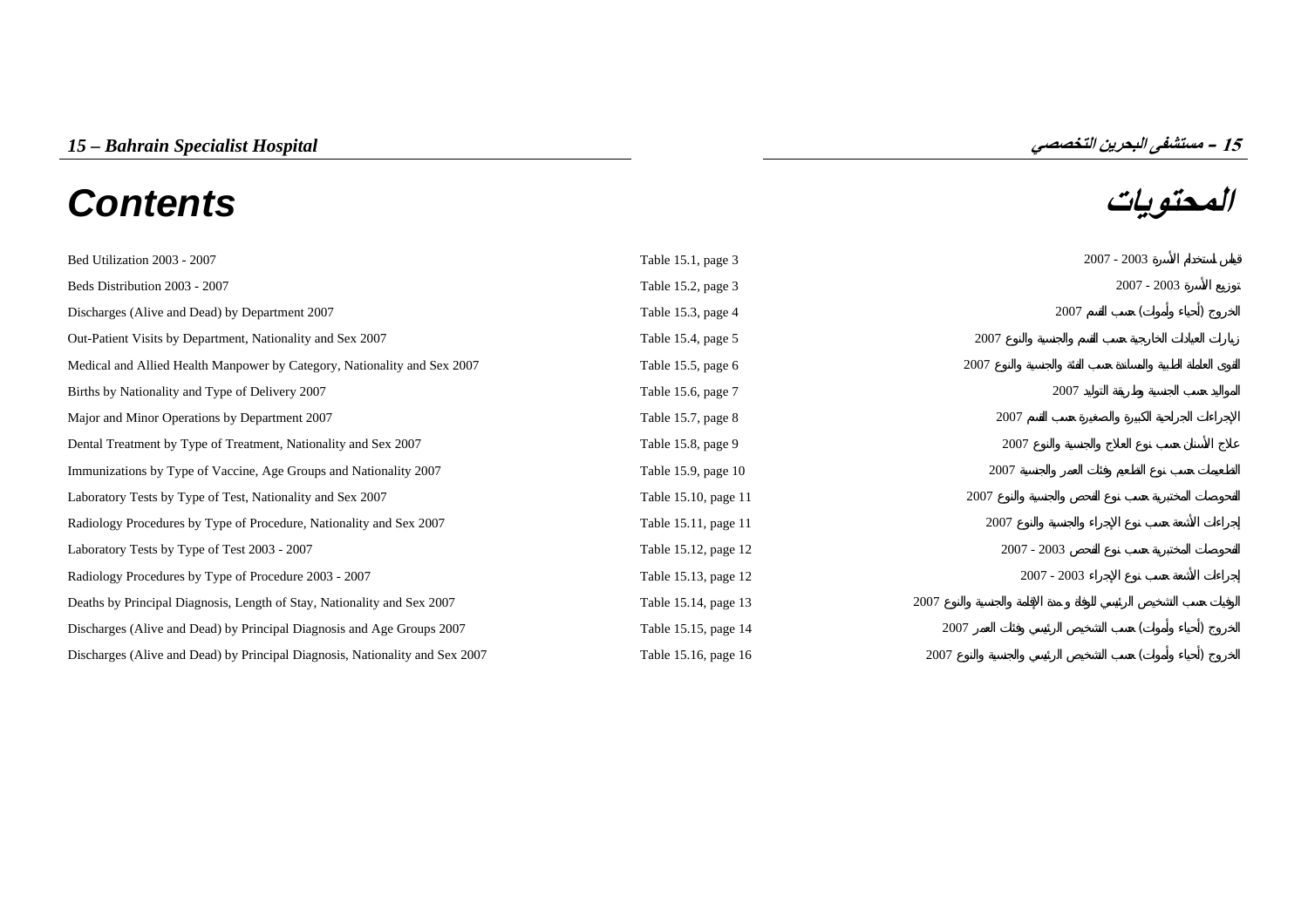| Table 15.1                  |  |
|-----------------------------|--|
| 2007 - 2003                 |  |
| Bed Utilization 2003 - 2007 |  |

<span id="page-1-0"></span>

| <b>Description</b>      | 2007   | 2006   | 2005   | 2004   | 2003   |
|-------------------------|--------|--------|--------|--------|--------|
|                         |        |        |        |        |        |
| Total admissions        | 4,449  | 4,176  | 3,592  | 2,392  | 1,521  |
| Total discharges        | 4,359  | 4,137  | 3,564  | 2,398  | 1,483  |
| Number of beds          | 56     | 56     | 56     | 56     | 54     |
| Bed days available      | 20,440 | 20,440 | 20,440 | 20,496 | 19,710 |
| Patient days-overnight  | 11,662 | 10,732 | 9,890  | 6,662  | 4,361  |
| Patients days < 1 day   | 1,424  | 1,358  | 1,131  | 828    | 773    |
| Total patients days     | 13,086 | 12,090 | 11,021 | 7,490  | 5,134  |
| Bed occupancy rate      | 64.0   | 59.1   | 53.9   | 36.5   | 26.0   |
| Turnover rate           | 77.8   | 73.9   | 63.6   | 42.8   | 27.5   |
| Turnover interval       | 1.7    | 2.0    | 2.6    | 5.4    | 9.8    |
| Average daily admission | 12.2   | 11.4   | 9.8    | 6.5    | 4.2    |
| Average daily discharge | 11.9   | 11.3   | 9.8    | 6.6    | 4.1    |
| Average length of stay  | 3.0    | 2.9    | 3.1    | 3.1    | 3.5    |



| Service                                       | 2007     | 2006     | 2005     | 2004     | 2003                  |  |
|-----------------------------------------------|----------|----------|----------|----------|-----------------------|--|
| Medical / Surgical<br>Obstetrics / Gynecology | 44<br>12 | 44<br>12 | 44<br>12 | 44<br>12 | 44<br>12 <sub>1</sub> |  |
| <b>Total</b>                                  | 56       | 56       | 56       | 56       | 56                    |  |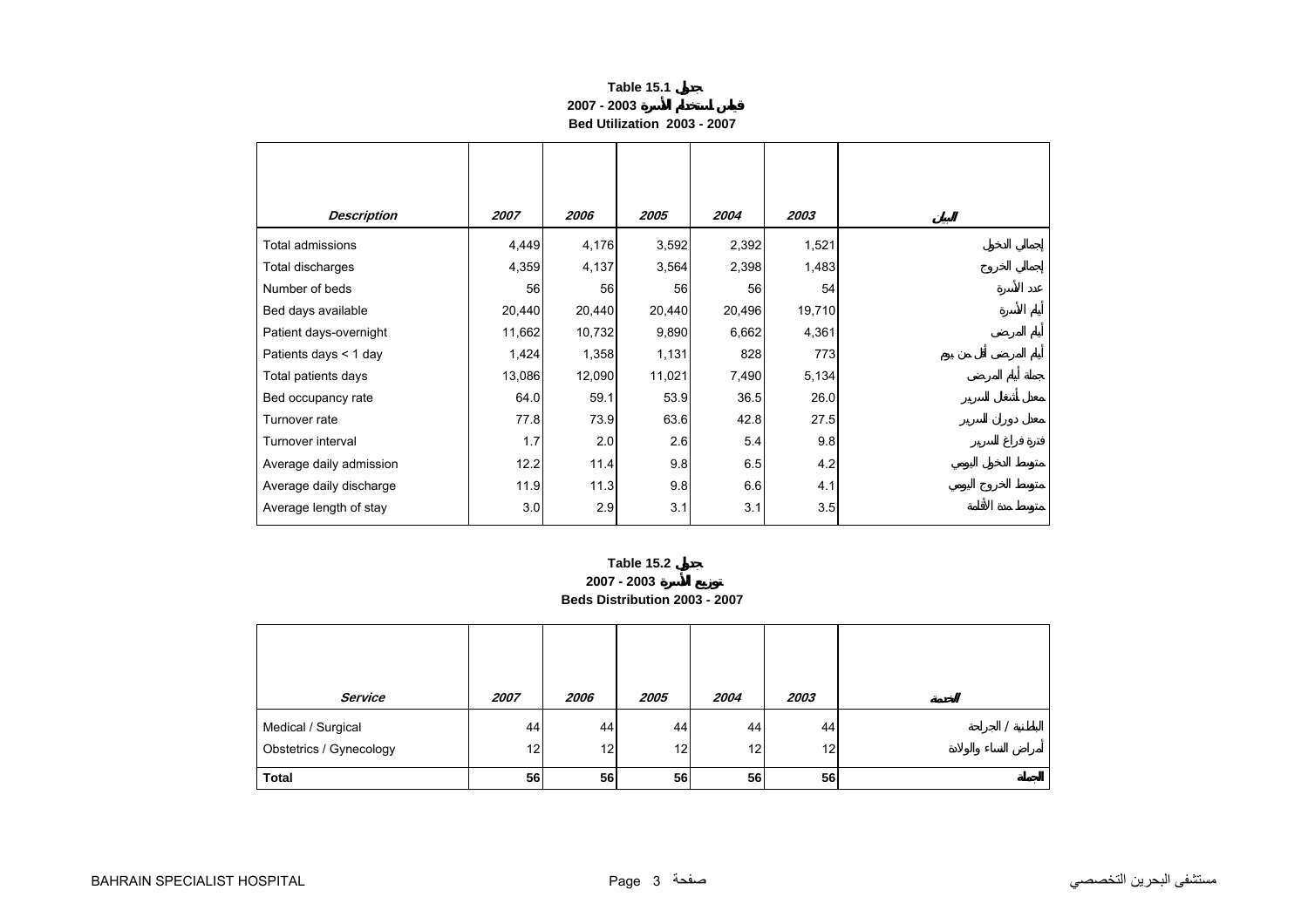# **<sup>2007</sup> ( )**

**Discharges (Alive and Dead) by Department 2007** 

<span id="page-2-0"></span>

|                       | <b>Total</b> |       | <b>Dead</b> |                | Alive |       |  |
|-----------------------|--------------|-------|-------------|----------------|-------|-------|--|
|                       |              |       |             |                |       |       |  |
|                       |              |       |             |                |       |       |  |
| <b>Department</b>     | %            | No.   | %           | No.            | %     | No.   |  |
| Medical               | 45.6         | 1,988 | 55.6        | 5 <sub>l</sub> | 45.6  | 1,983 |  |
| Ear, Nose & Throat    | 2.9          | 128   |             |                | 2.9   | 128   |  |
| Obstetrics/Gynecology | 38.1         | 1,659 | 22.2        | 2              | 38.1  | 1,657 |  |
| Surgery               | 7.0          | 305   | 11.1        |                | 7.0   | 304   |  |
| Paediatric            | 6.0          | 261   | 11.1        |                | 6.0   | 260   |  |
| Opthalmology          | 0.4          | 18    |             |                | 0.4   | 18    |  |
| <b>Total</b>          | 100.0        | 4,359 | 100.0       | 9              | 100.0 | 4,350 |  |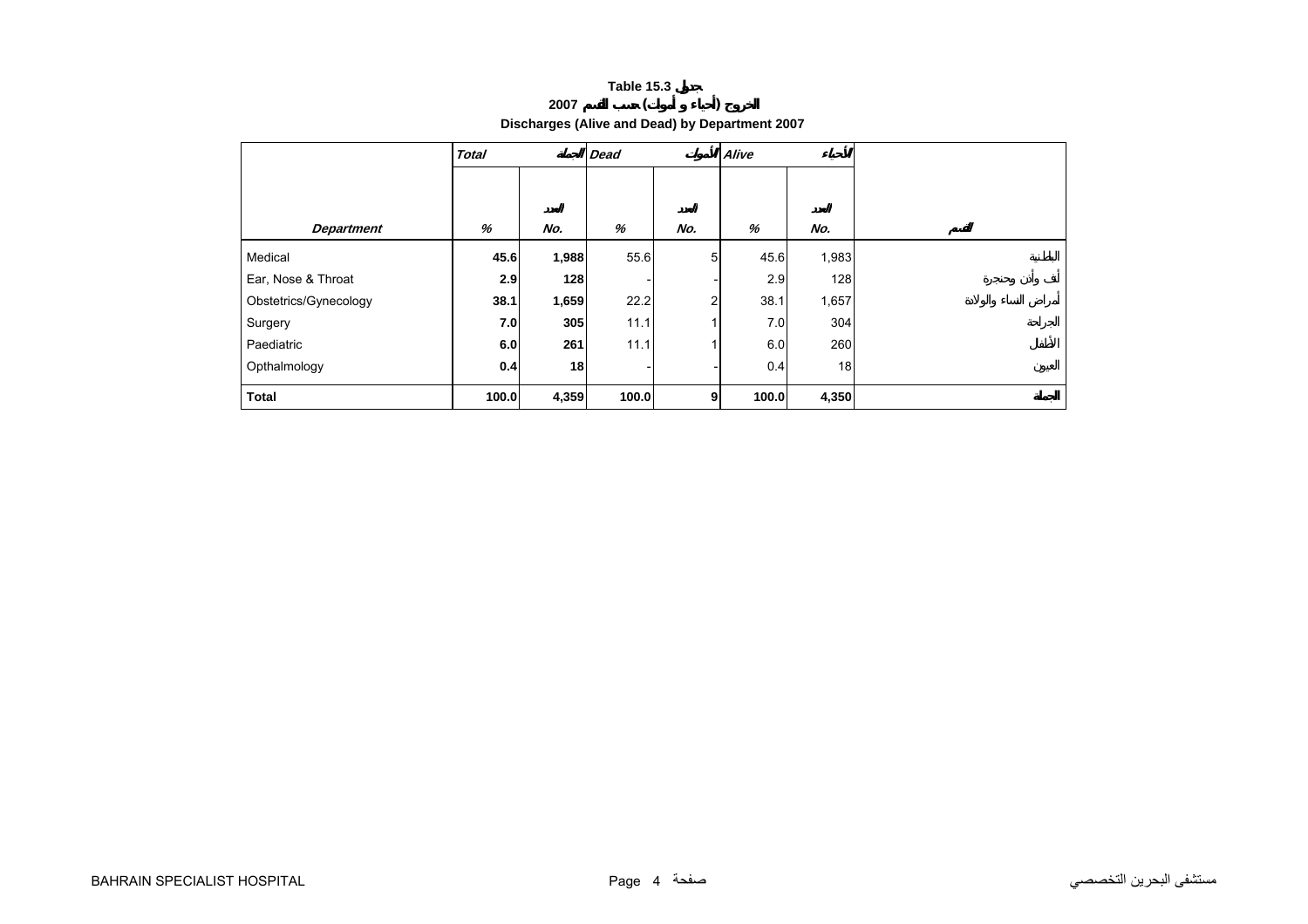**2007**

**Out-Patient Visits by Department, Nationality and Sex 2007** 

<span id="page-3-0"></span>

|                         | <b>Total</b> |        |             | Non-Bahraini |        |             | <b>Bahraini</b> |        |             |  |
|-------------------------|--------------|--------|-------------|--------------|--------|-------------|-----------------|--------|-------------|--|
|                         |              |        |             |              |        |             |                 |        |             |  |
|                         |              |        |             |              |        |             |                 |        |             |  |
| <b>Department</b>       | <b>Total</b> | Female | <b>Male</b> | <b>Total</b> | Female | <b>Male</b> | <b>Total</b>    | Female | <b>Male</b> |  |
| <b>General Practice</b> | 3,484        | 1,784  | 1,700       | 1,722        | 795    | 927         | 1,762           | 989    | 773         |  |
| Dental                  | 2,492        | 1,231  | 1,261       | 1,526        | 721    | 805         | 966             | 510    | 456         |  |
| Medical                 | 31,956       | 16,576 | 15,380      | 14,943       | 6,821  | 8,122       | 17,013          | 9,755  | 7,258       |  |
| Obstetrics & Gynecology | 16,485       | 16,244 | 241         | 4,770        | 4,705  | 65          | 11,715          | 11,539 | 176         |  |
| Urology                 | 1,539        | 299    | 1,240       | 609          | 91     | 518         | 930             | 208    | 722         |  |
| Paediatrics             | 5,737        | 2,810  | 2,927       | 2,843        | 1,348  | 1,495       | 2,894           | 1,462  | 1,432       |  |
| Surgical                | 2,091        | 1,165  | 926         | 813          | 449    | 364         | 1,278           | 716    | 562         |  |
| Orthopedics             | 5,042        | 2,345  | 2,697       | 1,679        | 755    | 924         | 3,363           | 1,590  | 1,773       |  |
| Ear, Nose & Throat      | 3,661        | 1,744  | 1,917       | 1,219        | 570    | 649         | 2,442           | 1,174  | 1,268       |  |
| Dermatology             | 4,514        | 2,965  | 1,549       | 2,149        | 1,362  | 787         | 2,365           | 1,603  | 762         |  |
| Psychiatric             | 978          | 567    | 411         | 253          | 142    | 111         | 725             | 425    | 300         |  |
| Ophthalmology           | 1,771        | 857    | 914         | 843          | 378    | 465         | 928             | 479    | 449         |  |
| Neurology               | 1,602        | 815    | 787         | 689          | 320    | 369         | 913             | 495    | 418         |  |
| Nephrology              | 2,054        | 1,070  | 984         | 1,013        | 420    | 593         | 1,041           | 650    | 391         |  |
| Total                   | 83,406       | 50,472 | 32,934      | 35,071       | 18,877 | 16,194      | 48,335          | 31,595 | 16,740      |  |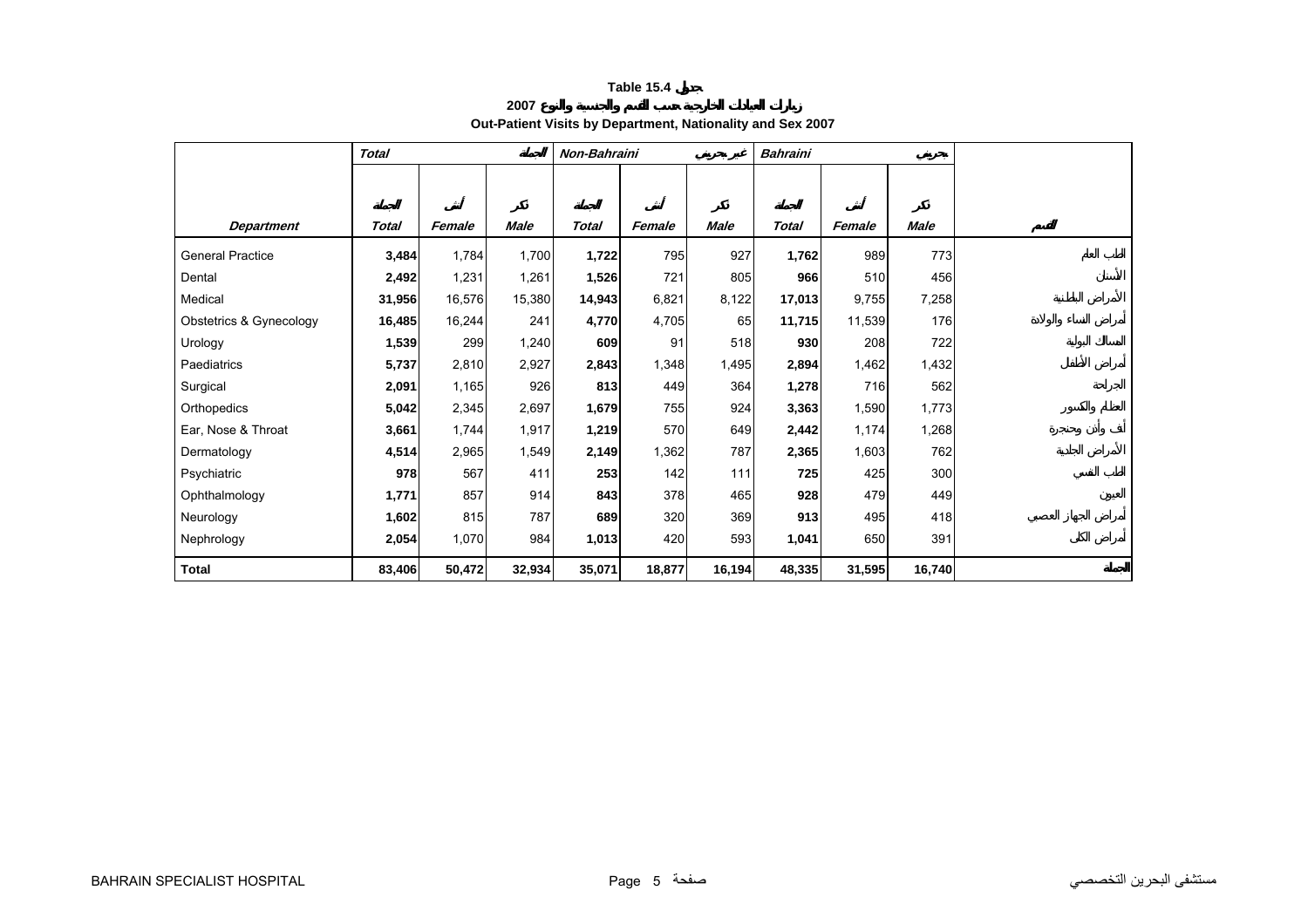# **جدول 15.5 Table القوى العاملة بالمهن الطبية والمساندة حسب الفئة <sup>و</sup> الجنسية <sup>و</sup> النوع <sup>2007</sup> Medical and Allied Health Manpower by Category, Nationality and Sex 2007**

<span id="page-4-0"></span>

|                                                         | <b>Total</b> |        |                | Non-Bahraini |        |      | <b>Bahraini</b> |        |      |  |
|---------------------------------------------------------|--------------|--------|----------------|--------------|--------|------|-----------------|--------|------|--|
|                                                         |              |        |                |              |        |      |                 |        |      |  |
|                                                         |              |        |                |              |        |      |                 |        |      |  |
| Category                                                | Total        | Female | Male           | <b>Total</b> | Female | Male | <b>Total</b>    | Female | Male |  |
| Physicians                                              | 43           | 17     | 26             | 41           | 17     | 24   |                 |        |      |  |
| Dentists                                                |              |        | $\overline{2}$ |              |        |      |                 |        |      |  |
| Pharmacists & Technicians                               | 8            |        |                |              | 6      |      |                 |        |      |  |
| Nurses*                                                 | 50           | 48     | $\overline{2}$ | 50           | 48     |      |                 |        |      |  |
| <b>Practical Nurses</b>                                 |              |        |                |              | 5      |      |                 |        |      |  |
| Dental Hygienists & Technicians                         |              |        |                |              |        |      |                 |        |      |  |
| Laboratory Technologists & Technicians                  | 11           |        | $\overline{2}$ | 11           | 9      | 2    |                 |        |      |  |
| Radiographers & Technicians                             | o            |        | 51             |              |        | 5    |                 |        |      |  |
| Physiotherapists, Occupational Therapists & Technicians |              |        | 3              |              |        | 3    |                 |        |      |  |
| Audio Visual Technician                                 |              |        |                |              |        |      |                 |        |      |  |
| Electro Cardiogram technician                           |              |        |                |              |        |      |                 |        |      |  |
| Electro Encephalograph                                  |              |        |                |              |        |      |                 |        |      |  |
| Paramedic and Respiratory Specialist                    |              |        |                |              | 2      |      |                 |        |      |  |

*\* Nurses excluding practical nurses and other grades below staff nurse .* . : *\**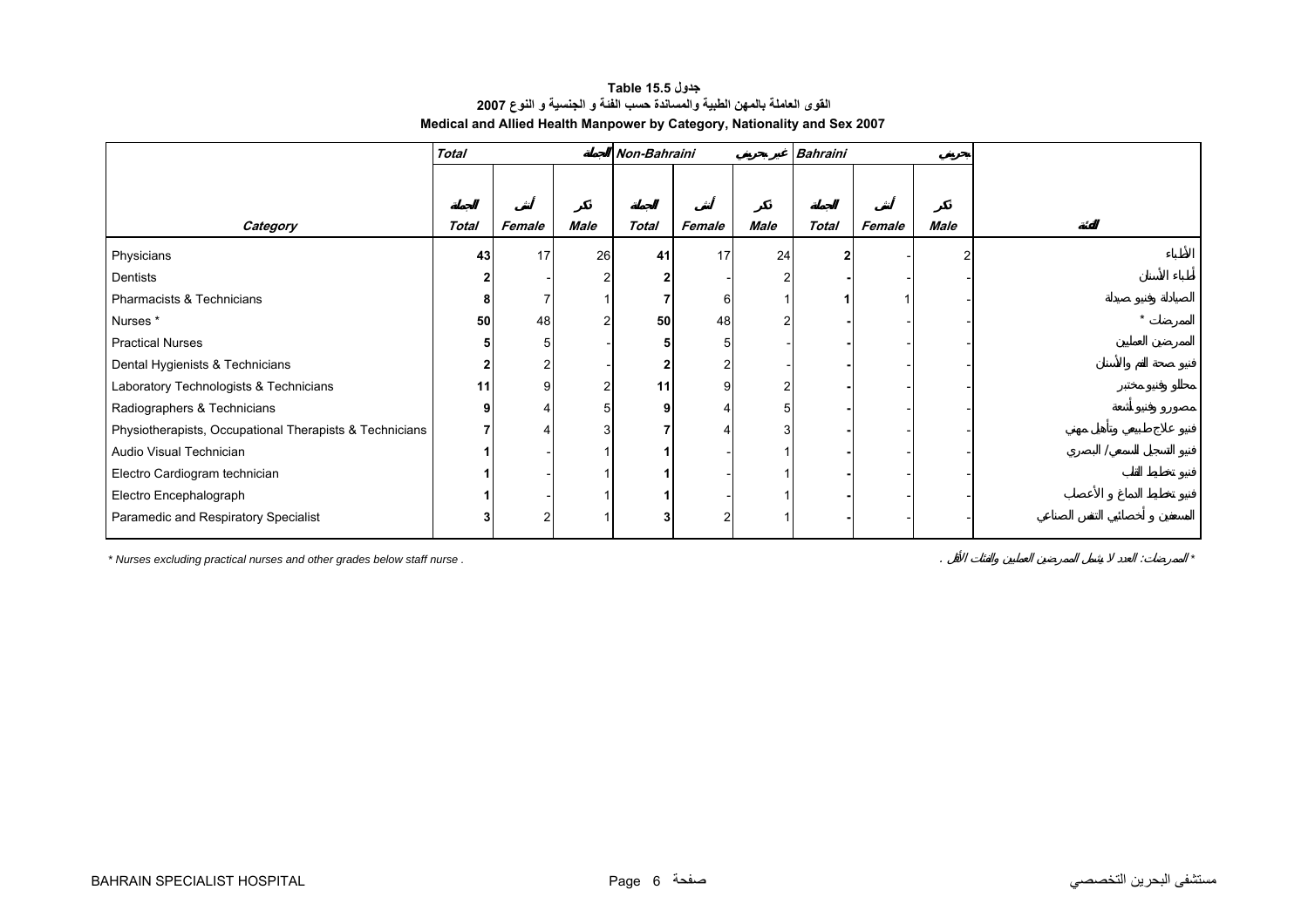**2007**

**Births by Nationality and Type of Delivery 2007** 

<span id="page-5-0"></span>

|                              |               |                         |                   | <b>Live Births</b>   |                |                      |               |  |
|------------------------------|---------------|-------------------------|-------------------|----------------------|----------------|----------------------|---------------|--|
| <b>Births</b>                |               |                         |                   | Premature            |                | <b>Full Term</b>     |               |  |
|                              |               |                         |                   |                      |                |                      |               |  |
| Nationality / type           | <b>Total</b>  | <b>Still</b>            | <b>Total Live</b> | <b>Congenital</b>    | <b>Normal</b>  | Congenital           | <b>Normal</b> |  |
| of delivery                  | <b>Births</b> | <b>Births</b>           | <b>Births</b>     | <b>Abnormalities</b> |                | <b>Abnormalities</b> |               |  |
| <b>Bahraini</b>              |               |                         |                   |                      |                |                      |               |  |
| Normal Delivery              |               |                         |                   |                      |                |                      |               |  |
| Vertex                       | 197           | $\overline{\mathbf{c}}$ | 195               |                      | 5 <sup>1</sup> | 8                    | 182           |  |
| <b>Breech</b>                |               |                         |                   |                      |                |                      |               |  |
|                              |               |                         |                   |                      |                |                      |               |  |
| <b>Assisted Delivery</b>     |               |                         |                   |                      |                |                      |               |  |
| Vacuum                       | 18            |                         | 18                |                      |                |                      | 17            |  |
| Forceps<br>Caesarian section | 1<br>104      |                         | 104               |                      | 3              | 6                    | 95            |  |
|                              |               |                         |                   |                      |                |                      |               |  |
| <b>Total Bahraini</b>        | 320           | $\mathbf 2$             | 318               |                      | 8              | 15                   | 295           |  |
| Non-Bahraini                 |               |                         |                   |                      |                |                      |               |  |
| Normal Delivery              |               |                         |                   |                      |                |                      |               |  |
| Vertex                       | 80            |                         | 80                |                      |                | 2                    | 77            |  |
| <b>Breech</b>                |               |                         |                   |                      |                |                      |               |  |
|                              |               |                         |                   |                      |                |                      |               |  |
| <b>Assisted Delivery</b>     |               |                         |                   |                      |                |                      |               |  |
| Vacuum                       | 20            |                         | 20                |                      |                |                      | 20            |  |
| Forceps                      |               |                         |                   |                      |                |                      |               |  |
| Caesarian section            | 80            |                         | 80                |                      | 3              | 4                    | 73            |  |
| <b>Total Non-Bahraini</b>    | 180           |                         | 180               |                      |                | 6                    | 170           |  |
| On route to Hospital         |               |                         |                   |                      |                |                      |               |  |
| <b>Grand Total</b>           | 500           | $\boldsymbol{2}$        | 498               |                      | 12             | 21                   | 465           |  |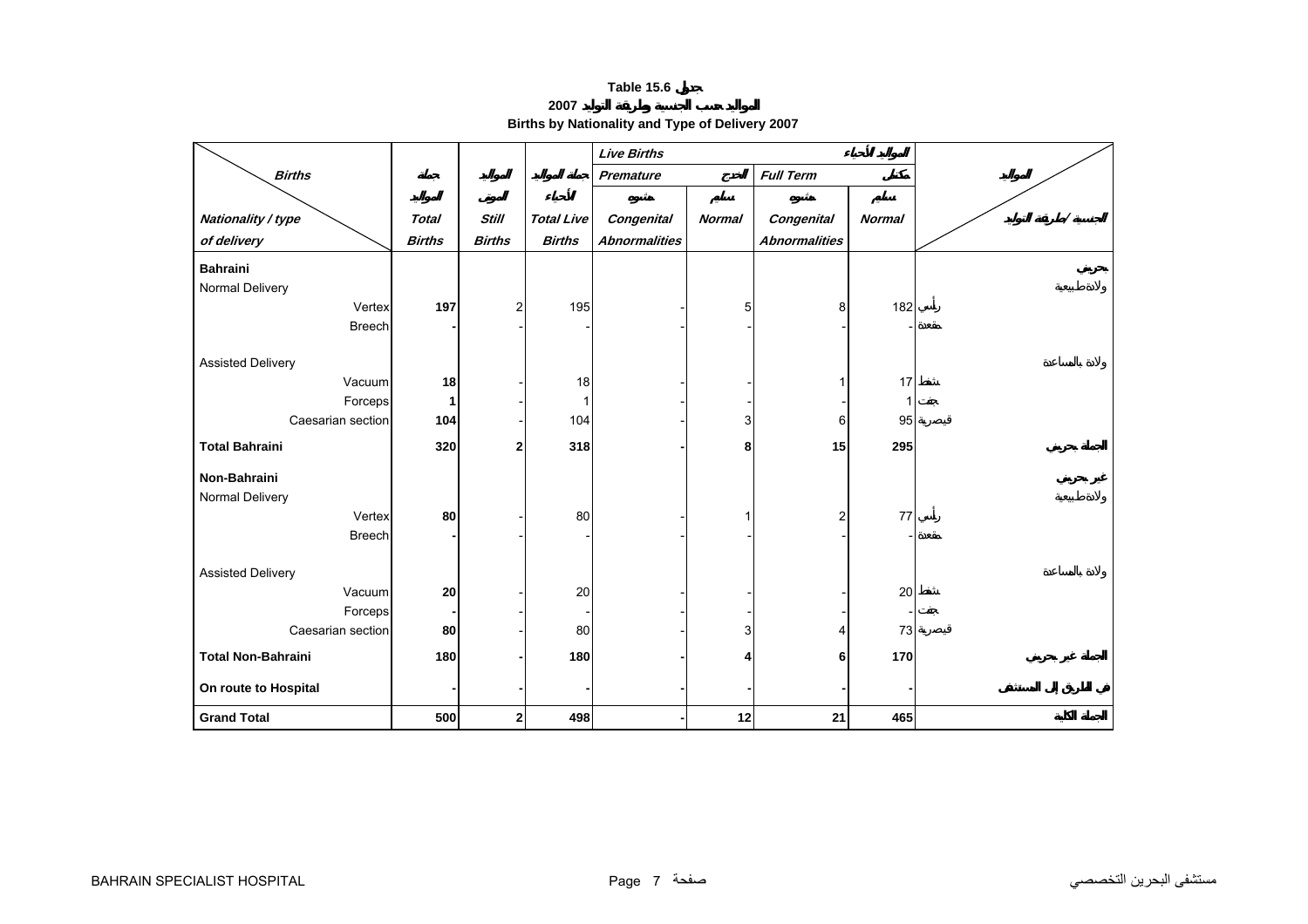# **2007**

# **Major and Minor Operations by Department 2007**

<span id="page-6-0"></span>

|                        | Procedure Type |              |          |
|------------------------|----------------|--------------|----------|
|                        |                |              |          |
|                        |                |              |          |
| <b>Department</b>      | <b>Total</b>   | <b>Minor</b> | Major    |
| <b>General Surgery</b> | 278            | 103          | 175      |
| Orthopedics & Fracture | 252            | 54           | 198      |
| Urology                | 194            | 80           | 114      |
| <b>Plastic Surgery</b> | 207            | 63           | 144      |
| Paediatrics            | 61             | 61           |          |
| Ear, Nose & Throat     | 102            | 16           | 86       |
| Opthalmology           | 12             | 8            | 4        |
| Gynecology             | 499            | 200          | 299      |
| Dental                 | 13             | 2            | 11       |
| Endoscopies            | 1,099          | $\cdots$     | $\cdots$ |
| <b>Total</b>           | 2,717          | 587          | 1,031    |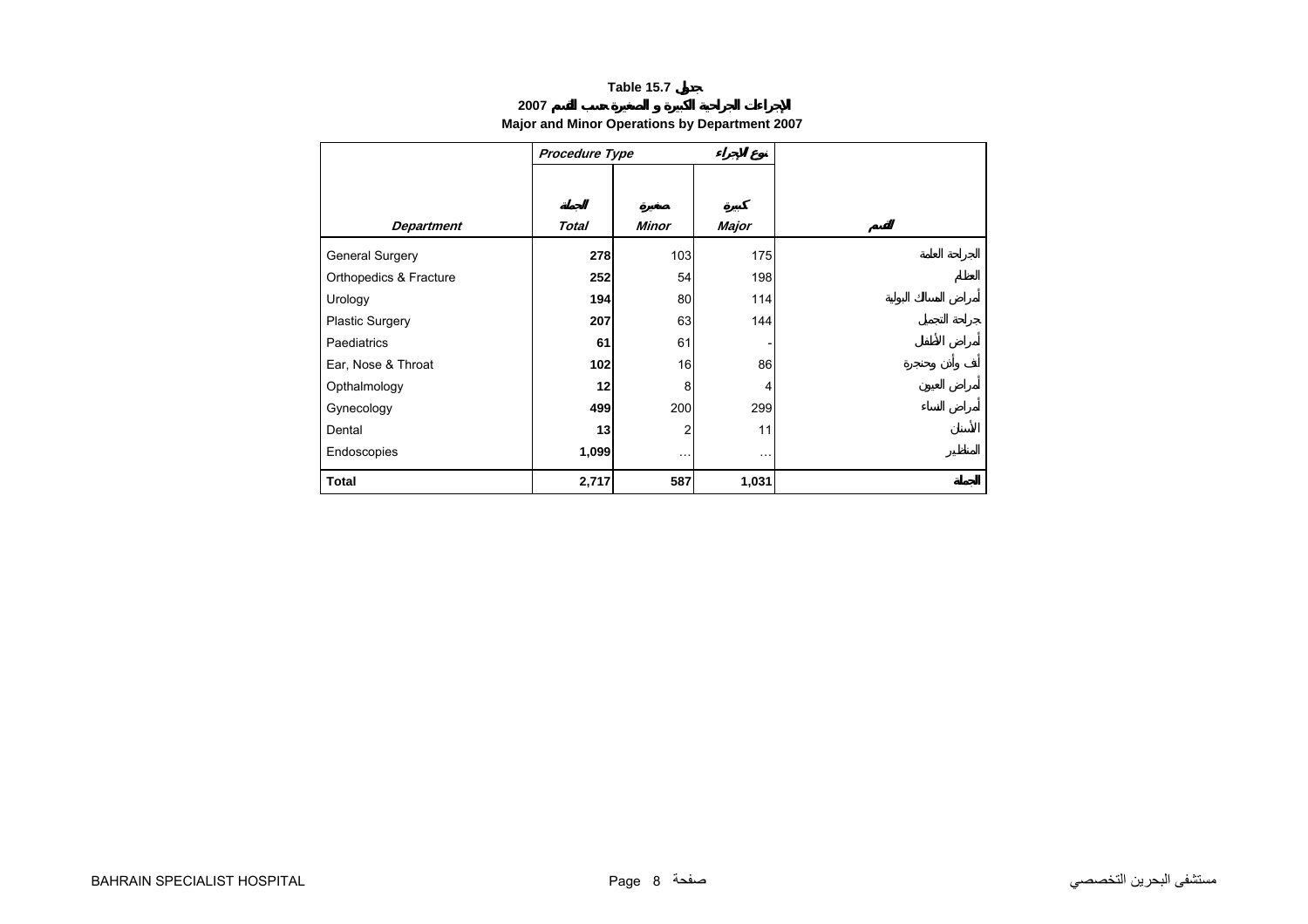**2007**

# **Dental Treatment by Type of Treatment, Nationality and Sex 2007**

<span id="page-7-0"></span>

|                          | <b>Total</b> |        |             | Non-Bahraini |        |       | <b>Bahraini</b> |          |      |  |
|--------------------------|--------------|--------|-------------|--------------|--------|-------|-----------------|----------|------|--|
|                          |              |        |             |              |        |       |                 |          |      |  |
|                          |              |        |             |              |        |       |                 |          |      |  |
| <b>Type of Treatment</b> | <b>Total</b> | Female | <b>Male</b> | Total        | Female | Male  | <b>Total</b>    | Female   | Male |  |
| General treatment        | 1,656        | 785    | 871         | 1,091        | 499    | 592   | 565             | 286      | 279  |  |
| Gum treatment            | 577          | 276    | 301         | 346          | 162    | 184   | 231             | 114      | 117  |  |
| Nerve                    | 89           | 41     | 48          | 59           | 29     | 30    | 30 <sup>l</sup> | 12       | 18   |  |
| Surgical treatment       | 463          | 224    | 239         | 216          | 101    | 115   | 247             | 123      | 124  |  |
| Filling                  | 790          | 405    | 385         | 467          | 217    | 250   | 323             | 188      | 135  |  |
| Extraction               | 59           | 30     | 29          | 39           | 19     | 20    | 20              | 11       | 9    |  |
| Denture                  |              |        |             |              |        |       |                 |          |      |  |
| Others                   | 57           | 33     | 24          | 47           | 27     | 20    | 10 <sup>1</sup> | $6 \mid$ | 4    |  |
| <b>Total</b>             | 3,691        | 1,794  | 1,897       | 2,265        | 1,054  | 1,211 | 1,426           | 740      | 686  |  |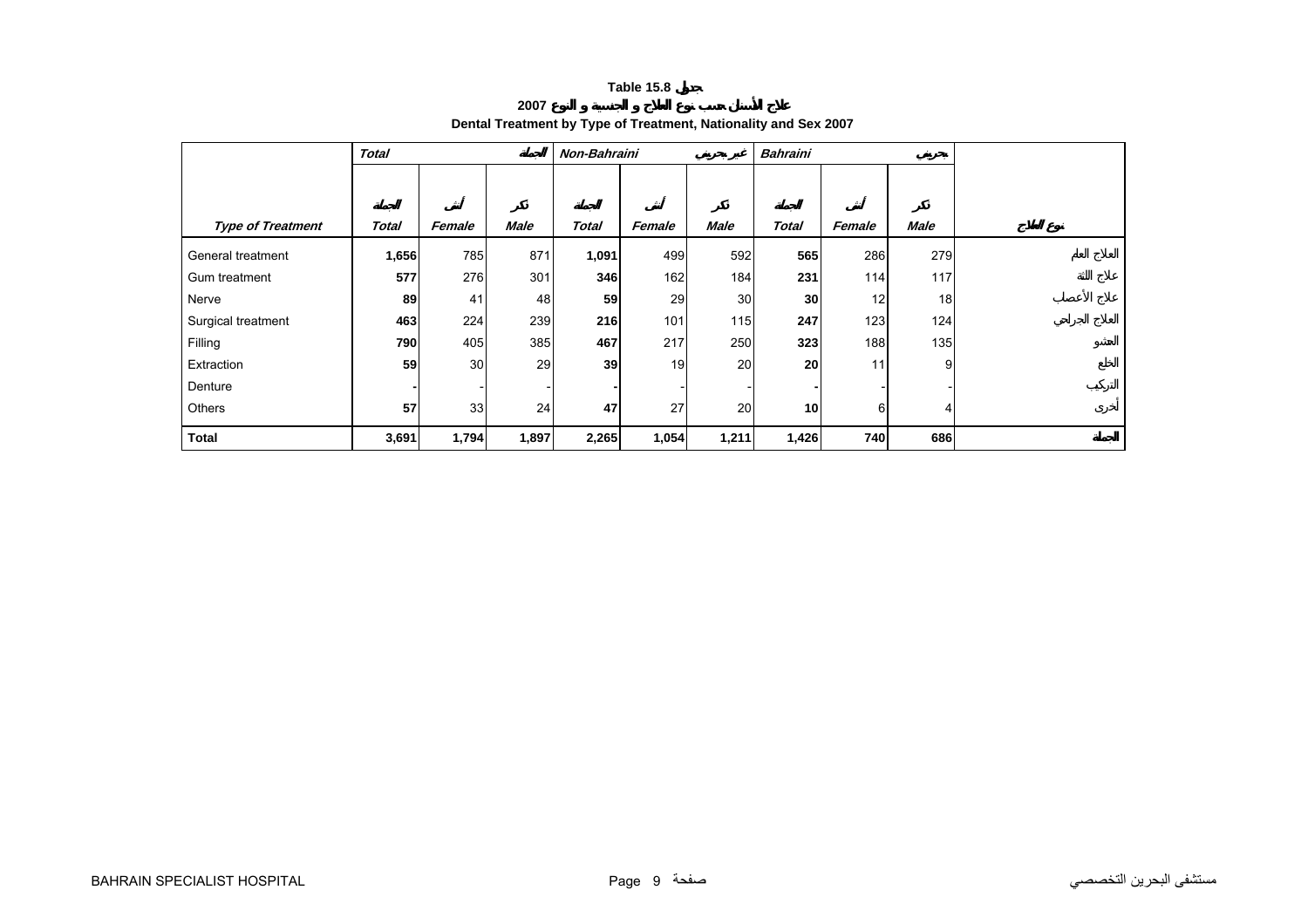**2007**

| Immunization by Type of Vaccine, Age Groups and Nationality 2007 |  |  |
|------------------------------------------------------------------|--|--|
|                                                                  |  |  |

<span id="page-8-0"></span>

|              | <b>Total</b>      |                |                | $2 - 5$ years   |                 |                         | $1 - 2$ years |                          |              | Below 1 year |                   |                            |                 |  |  |
|--------------|-------------------|----------------|----------------|-----------------|-----------------|-------------------------|---------------|--------------------------|--------------|--------------|-------------------|----------------------------|-----------------|--|--|
|              |                   |                |                |                 |                 |                         |               |                          |              |              |                   |                            |                 |  |  |
|              |                   |                |                |                 |                 |                         |               |                          |              |              |                   |                            |                 |  |  |
|              | Non-              |                |                | Non-            |                 |                         | Non-          |                          |              | Non-         |                   |                            | Type of vaccine |  |  |
| <b>Total</b> | Bahraini Bahraini |                | <b>Total</b>   | <b>Bahraini</b> | <b>Bahraini</b> | <b>Total</b>            |               | <b>Bahraini</b> Bahraini | <b>Total</b> |              | Bahraini Bahraini |                            |                 |  |  |
|              |                   |                |                |                 |                 |                         |               |                          |              |              |                   | <b>Hepatitis B/DPT/HIB</b> | 1()             |  |  |
|              |                   |                |                |                 |                 |                         |               |                          |              |              |                   |                            | ( )             |  |  |
| 153          | 90                | 63             | $\mathbf{1}$   | 1               |                 |                         |               |                          | 152          | 89           | 63                | Dose 1                     |                 |  |  |
| 112          | 61                | 51             | 3 <sup>1</sup> | 3               |                 | 4                       | 3             | 1                        | 112          | 60           | 52                | Dose 2                     |                 |  |  |
| 107          | 60                | 47             | $\mathbf{1}$   |                 |                 |                         |               |                          | 105          | 58           | 47                | Dose 3                     |                 |  |  |
| 99           | 53                | 46             | 39             | 22              | 17              | 65                      | 34            | 31                       |              |              | <b>NA</b>         | Booster 1 dose             |                 |  |  |
| 6            | $\overline{3}$    | 3              | 6              | 3               | $\overline{3}$  |                         |               |                          | <b>NA</b>    | <b>NA</b>    | <b>NA</b>         | Booster 2 dose             |                 |  |  |
|              |                   |                |                |                 |                 |                         |               |                          |              |              |                   | <b>Poliomyelitis</b>       |                 |  |  |
| 158          | 90                |                |                |                 |                 |                         |               | 1                        | 156          | 89           | 67                | Dose 1                     |                 |  |  |
|              |                   | 68             |                |                 |                 | $\overline{\mathbf{2}}$ |               |                          |              |              |                   |                            |                 |  |  |
| 116          | 60                | 56             | 1              |                 |                 | $\overline{2}$          |               |                          | 113          | 58           | 55                | Dose 2                     |                 |  |  |
| 106          | 59                | 47             | 1              |                 |                 |                         |               |                          | 104          | 57           | 47                | Dose 3                     |                 |  |  |
| 107          | 68                | 39             | 43             | 28              | 15              | 64                      | 40            | 24                       |              |              | <b>NA</b>         | Booster 1 dose             |                 |  |  |
| 21           | 19                | $\overline{2}$ | 21             | 19              | $\overline{a}$  |                         |               |                          | <b>NA</b>    | <b>NA</b>    | <b>NA</b>         | Booster 2 dose             |                 |  |  |
|              |                   |                |                |                 |                 |                         |               |                          |              |              |                   | Mumps, Measles, Rubella    |                 |  |  |
| 122          | 71                | 51             | 18             | 13              | 5               | 104                     | 58            | 46                       |              |              |                   | Dose 1                     |                 |  |  |
| 9            | 5                 | 4              | 9 <sub>l</sub> | 5 <sup>1</sup>  | 4               | <b>NA</b>               | <b>NA</b>     | <b>NA</b>                | <b>NA</b>    | <b>NA</b>    | <b>NA</b>         | Dose 2                     |                 |  |  |
|              |                   |                |                |                 |                 |                         |               |                          |              |              |                   |                            |                 |  |  |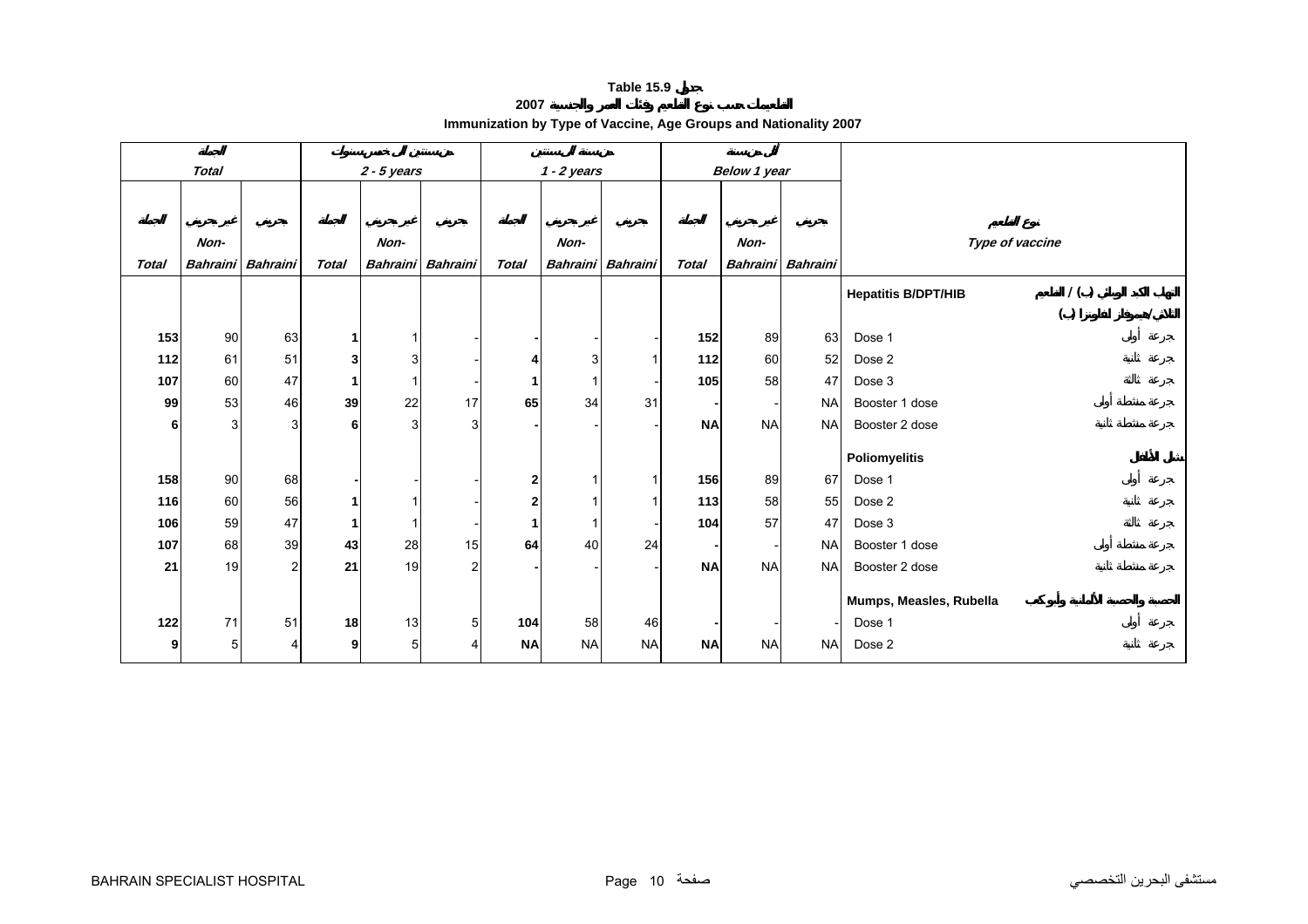### **Table 15.10 والجنسية والنوع<sup>2007</sup> Laboratory Tests by Type of Test, Nationality and Sex 2007**

<span id="page-9-0"></span>

|                                         | <b>Total</b> |        |        | Non-Bahraini |        |        | <b>Bahraini</b> |        |             |
|-----------------------------------------|--------------|--------|--------|--------------|--------|--------|-----------------|--------|-------------|
|                                         |              |        |        |              |        |        |                 |        |             |
|                                         |              |        |        |              |        |        |                 |        |             |
| Type of Test                            | Total        | Female | Male   | Total        | Female | Male   | Total           | Female | <b>Male</b> |
| Clinical chemistry of blood             | 39,719       | 19,764 | 19,955 | 15,725       | 7,817  | 7,908  | 23,994          | 11,947 | 12,047      |
| Clinical chemistry of other body fluids | 614          | 252    | 362    | 289          | 118    | 171    | 325             | 134    | 191         |
| Chemical function tests                 |              |        |        |              |        |        |                 |        |             |
| Endocrine function tests & enzymes      | 15,416       | 7,235  | 8,181  | 7,209        | 3,166  | 4,043  | 8,207           | 4,069  | 4,138       |
| Microbiology                            | 14,751       | 8,773  | 5,978  | 5,702        | 3,216  | 2,486  | 9,049           | 5,557  | 3,492       |
| Serology & immunology                   | 11,014       | 8,100  | 2,914  | 4,908        | 3,557  | 1,351  | 6,106           | 4,543  | 1,563       |
| Mycology & parasitology                 | 3,893        | 1,923  | 1,970  | 1,579        | 765    | 814    | 2,314           | 1,158  | 1,156       |
| Haematology                             | 18,098       | 10,380 | 7,718  | 7,196        | 4,169  | 3,027  | 10,902          | 6,211  | 4,691       |
| General pathology                       | 8,406        | 5,170  | 3,236  | 1,858        | 1,280  | 578    | 6,548           | 3,890  | 2,658       |
| Other laboratories tests                | 3,882        | 2,417  | 1,465  | 1,738        | 1,173  | 565    | 2,144           | 1,244  | 900         |
| <b>Total</b>                            | 115,793      | 64,014 | 51,779 | 46,204       | 25,261 | 20,943 | 69,589          | 38,753 | 30,836      |

#### **Table 15.11**

**2007**

# **Radiology Procedures by Type of Procedure, Nationality and Sex 2007**

|                                 | <b>Total</b> |        |       | Non-Bahraini |        |       | <b>Bahraini</b> |        |             |  |
|---------------------------------|--------------|--------|-------|--------------|--------|-------|-----------------|--------|-------------|--|
|                                 |              |        |       |              |        |       |                 |        |             |  |
|                                 |              |        |       |              |        |       |                 |        |             |  |
| <b>Type of Procedure</b>        | <b>Total</b> | Female | Male  | <b>Total</b> | Female | Male  | Total           | Female | <b>Male</b> |  |
| Plain & general radiography     | 11,063       | 6,351  | 4,712 | 4,212        | 2,282  | 1,930 | 6,851           | 4,069  | 2,782       |  |
| Radiography with contrast media | 1,532        | 860    | 672   | 576          | 366    | 210   | 956             | 494    | 462         |  |
| <b>Total</b>                    | 12,595       | 7,211  | 5,384 | 4,788        | 2,648  | 2.140 | 7,807           | 4,563  | 3.244       |  |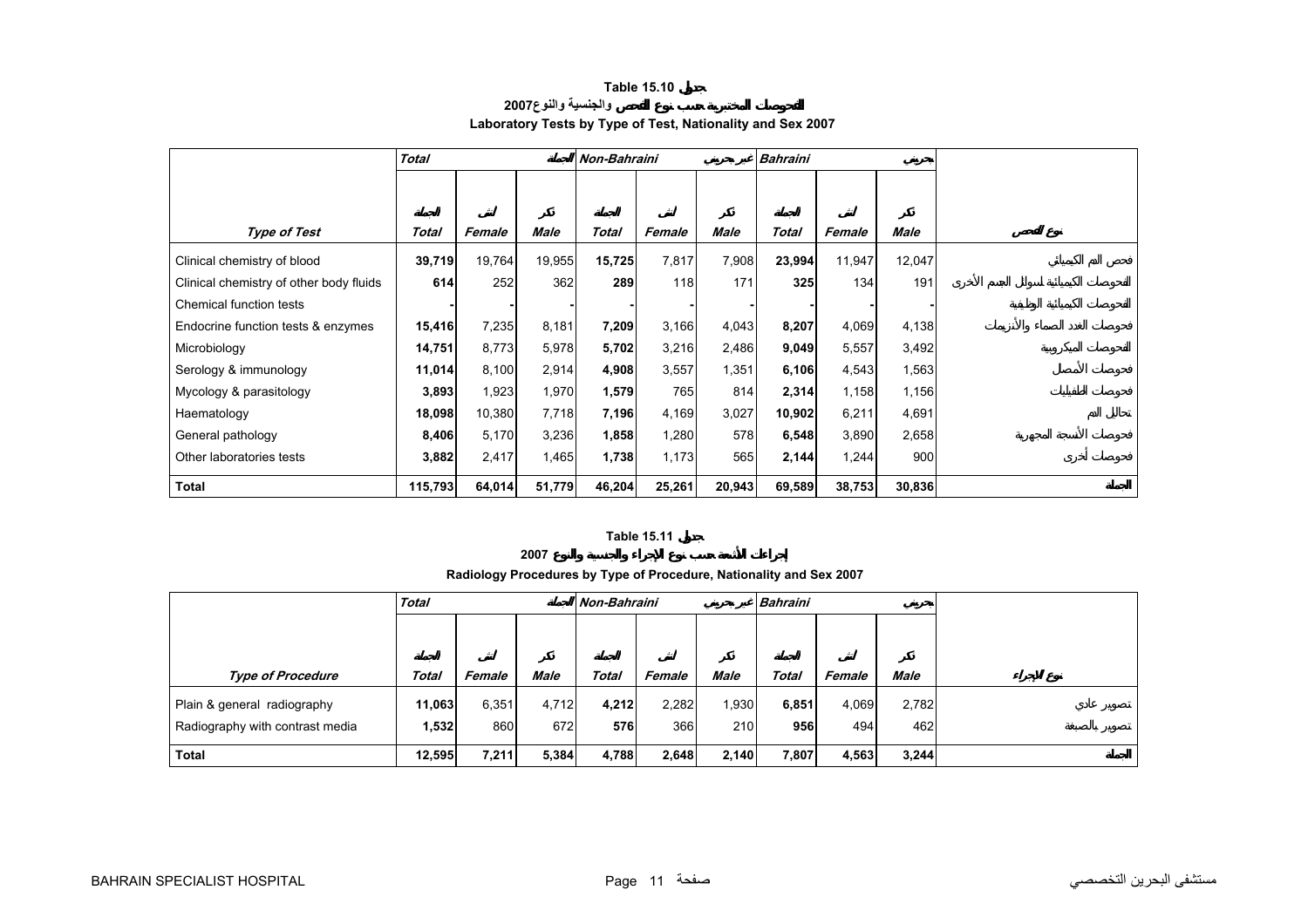**2007 - 2003**

# **Laboratory Tests by Type of Test 2003 - 2007**

<span id="page-10-0"></span>

| Type of Test                            | 2007    | 2006   | 2005   | 2004   | 2003   |
|-----------------------------------------|---------|--------|--------|--------|--------|
| Clinical chemistry of blood             | 39,719  | 37,651 | 18,629 | 11,878 | 11,872 |
| Clinical chemistry of other body fluids | 614     | 415    | 336    | 281    |        |
| Endocrine function tests & enzymes      | 15,416  | 8,257  | 8,257  | 2,506  |        |
| Microbiology                            | 14,751  | 9,065  | 5,747  | 9,438  | 5,175  |
| Serology & immunology                   | 11,014  | 9,444  | 10,455 | 17,751 |        |
| Mycology & parasitology                 | 3,893   | 1,584  | 736    | 1,104  |        |
| Haematology                             | 18,098  | 14,230 | 8,240  | 5,465  | 4,106  |
| General pathology                       | 8,406   | 7,599  | 6,527  | 1,415  | 1,107  |
| Other laboratories tests                | 3,882   | 2,977  | 2,754  | 923    | 149    |
| <b>Total</b>                            | 115,793 | 91,222 | 61,681 | 50,761 | 22,409 |

#### **Table 15.13**

#### **2007 - 2003**

# **Radiology Procedures by Type of Procedure 2003 - 2007**

| <b>Type of Procedure</b>                                       | 2007            | 2006           | 2005         | 2004         | 2003         |
|----------------------------------------------------------------|-----------------|----------------|--------------|--------------|--------------|
| Plain & general radiography<br>Radiography with contrast media | 11,063<br>1,532 | 9,922<br>1,140 | 9,830<br>853 | 8,873<br>695 | 4,790<br>306 |
| <b>Total</b>                                                   | 12,595          | 11,062         | 10,683       | 9,568        | 5,096        |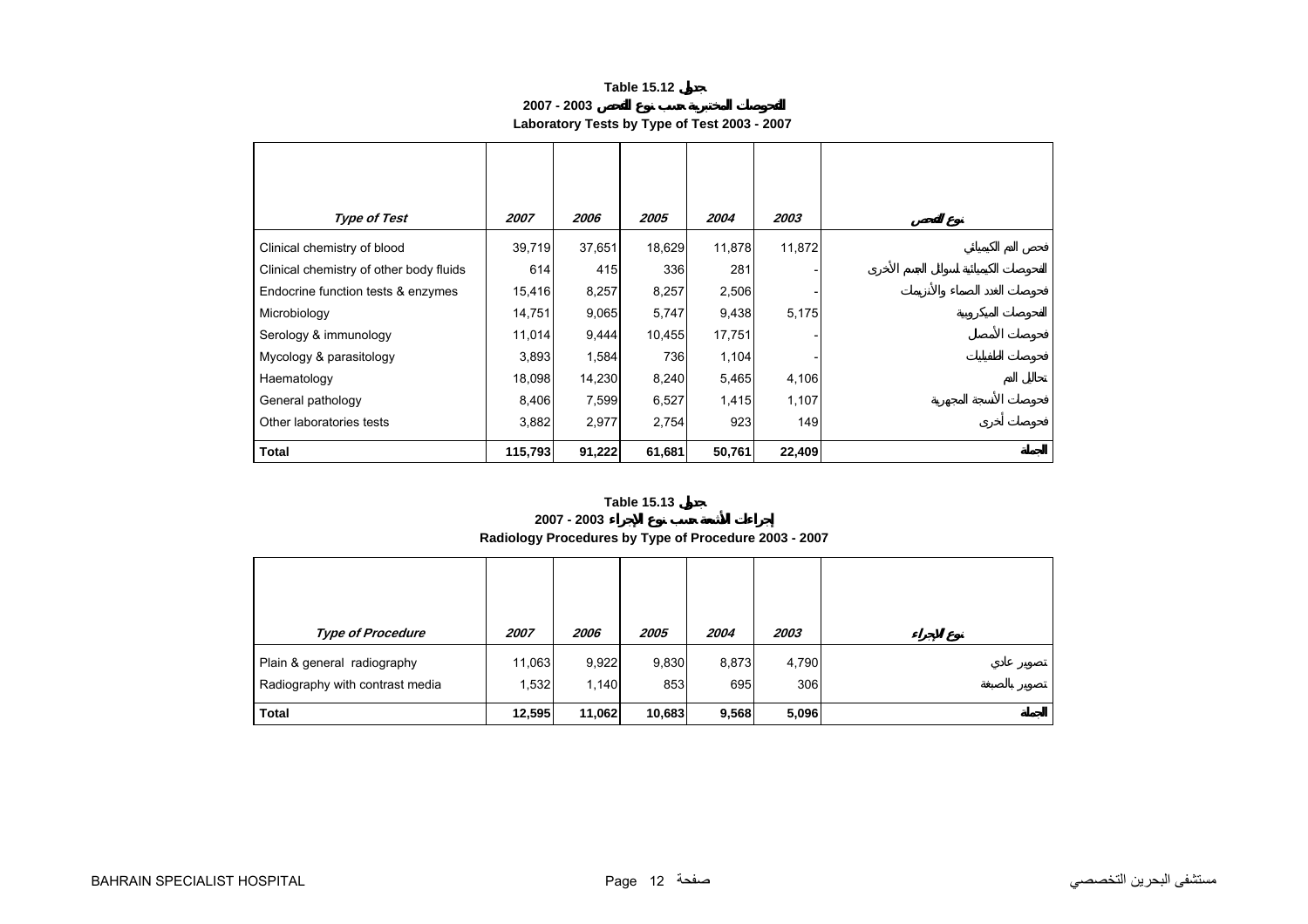**2007**

# **Deaths by Principal Diagnosis, Length of Stay, Nationality and Sex 2007**

<span id="page-11-0"></span>

|              |              |            |              |               | 48         |              | 48               |            |            |                                              |                   |
|--------------|--------------|------------|--------------|---------------|------------|--------------|------------------|------------|------------|----------------------------------------------|-------------------|
|              | <b>Total</b> |            |              | 48 hrs & over |            |              | Less than 48 hrs |            |            |                                              |                   |
|              |              |            |              |               |            |              |                  |            |            |                                              |                   |
|              |              |            |              |               |            |              |                  |            |            |                                              | ICD <sub>10</sub> |
| <b>Total</b> | Non-Bah      | <b>Bah</b> | <b>Total</b> | Non-Bah       | <b>Bah</b> | <b>Total</b> | Non-Bah          | <b>Bah</b> | <b>Sex</b> | <b>Principal Diagnosis of Death</b>          | Code              |
|              |              |            |              |               |            |              |                  |            | - Male     |                                              | D50-D89           |
|              |              |            |              |               |            |              |                  |            | -Female    |                                              |                   |
|              |              |            |              |               |            |              |                  |            | Total      | Diseases of the blood & blood-forming organs |                   |
|              |              |            |              |               |            |              |                  |            |            | and disorder involving immune mechanism      |                   |
| 1            |              |            |              |               |            |              |                  |            | 1 Male     |                                              | $100 - 199$       |
|              |              |            |              |               | 3          |              |                  |            | - Female   | Diseases of the circulatory system           |                   |
| 5            |              |            |              |               | 3          |              |                  |            | 1 Total    |                                              |                   |
|              |              |            |              |               |            |              |                  |            | - Male     |                                              | J00-J99           |
|              |              |            |              |               |            |              |                  |            | -Female    | Diseases of the respiratory system           |                   |
|              |              |            |              |               |            |              |                  |            | Total      |                                              |                   |
|              |              |            |              |               |            |              |                  |            | - Male     |                                              | K00-K93           |
|              |              |            |              |               |            |              |                  |            | -Female    | Diseases of the digestive system             |                   |
|              |              |            |              |               |            |              |                  |            | Total      |                                              |                   |
|              |              |            |              |               |            |              |                  |            |            |                                              |                   |
|              |              |            |              |               |            |              |                  |            | - Male     |                                              | Q00-Q99           |
| 1            |              |            |              |               |            |              |                  |            | 1 Female   | Congenital Malformations, Deformations and   |                   |
|              |              |            |              |               |            |              |                  |            | 1 Total    | <b>Chromosomal Abnormalities</b>             |                   |
| $\mathbf{2}$ |              |            |              |               |            |              |                  |            | 1 Male     |                                              |                   |
| 7            |              |            |              |               |            |              |                  |            | 1 Female   | <b>Total</b>                                 |                   |
| 9            |              |            | 6            |               |            |              |                  |            | 2 Total    |                                              |                   |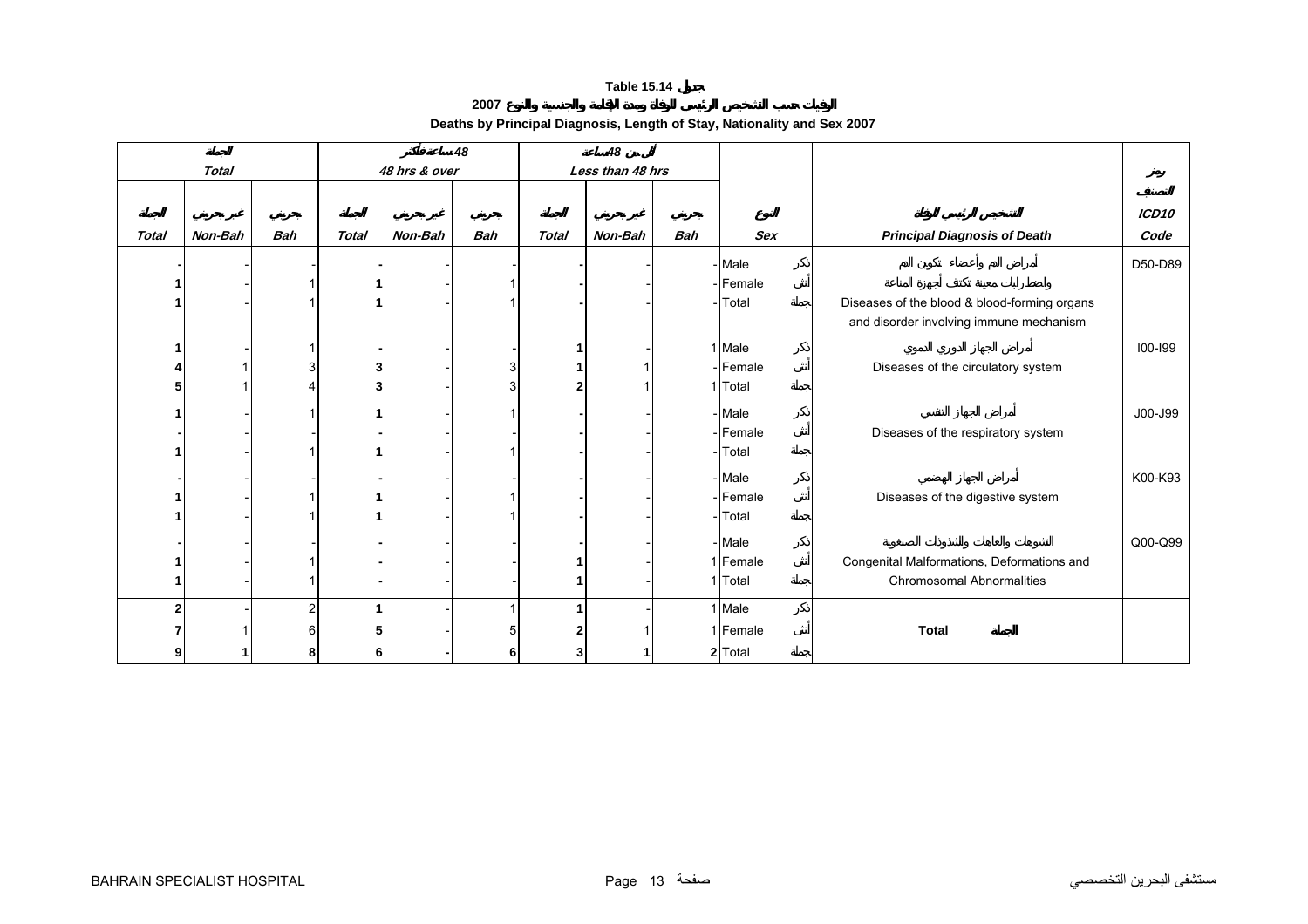# **جدول 15.15 Table**

**2007 ( )** 

**Discharges (Alive and Dead) by Principal Diagnosis and Age Groups 2007** 

<span id="page-12-0"></span>

| <b>Total</b> | $70+$ | 60-69          | 50-59          | 40-49 | 30-39          | $20 - 29$ | $10 - 19$      | $1 - 9$ | 1 yr |                  | <b>Principal Diagnosis</b>                                                              | ICD-10 Code |
|--------------|-------|----------------|----------------|-------|----------------|-----------|----------------|---------|------|------------------|-----------------------------------------------------------------------------------------|-------------|
| 124          | 8     | 10             | $\overline{7}$ | 8     | 11             | 20        | 5 <sup>1</sup> | 54      |      | 1 Alive          |                                                                                         | A00-B99     |
|              |       |                |                |       |                |           |                |         |      | -Dead            | Infectious & parasitic diseases                                                         |             |
| 109          | 22    | 14             | 17             | 26    | 21             |           |                |         |      | - Alive          |                                                                                         | C00-D49     |
|              |       |                |                | 1     |                |           |                |         |      | - <b>I</b> Dead  | Neoplasms                                                                               |             |
| 27           |       |                |                | 15    | 5              |           |                |         |      | 1 Alive          |                                                                                         | D50-D89     |
|              |       |                |                |       |                |           |                |         |      | -Dead            | Diseases of the blood & blood-forming organs<br>and disorder involving immune mechanism |             |
| 137          | 22    | 21             | 24             | 25    | 9              | 10        | 5              | 21      |      | - Alive          |                                                                                         | E00-E90     |
|              |       |                |                |       |                |           |                |         |      | - <b>Dead</b>    | Endocrine, Nutritional & Metabolic Diseases                                             |             |
| 34           |       | 2              | 3              | 6     | $\overline{9}$ | 12        |                |         |      | - Alive          |                                                                                         | F00-F99     |
|              |       |                |                |       |                |           |                |         |      | - <b>Dead</b>    | Mental & behavioural disorder                                                           |             |
| 42           | 5     | 5              | 6              |       | 11             |           |                |         |      | - Alive          |                                                                                         | G00-G99     |
|              |       |                |                |       |                |           |                |         |      | - <b>Dead</b>    | Diseases of the nervous system                                                          |             |
| 16           |       |                |                |       | 2              |           |                | 5       |      | - Alive<br>-Dead |                                                                                         | H00-H59     |
|              |       |                |                |       |                |           |                |         |      |                  | Diseases of the Eye and Adnexa                                                          |             |
| 36           |       |                | 5              |       |                |           |                | 13      |      | - Alive<br>-Dead | Diseases of the Ear and Mustoid process                                                 | H60-H95     |
| 160          | 22    | 28             | 27             | 34    | 30             | 14        |                | 3       |      | 1 Alive          |                                                                                         | $100 - 199$ |
| 5            |       | 1              |                |       | 3              |           |                |         |      | - <b>I</b> Dead  | Diseases of the circulatory system                                                      |             |
| 266          | 31    | 13             | 24             | 30    | 33             | 33        | 18             | 80      |      | 4 Alive          |                                                                                         | J00-J99     |
|              |       |                |                |       |                |           |                |         |      | -Dead            | Diseases of the respiratory system                                                      |             |
| 404          | 29    | 23             | 51             | 59    | 77             | 90        | 28             | 44      |      | 3 Alive          |                                                                                         | K00-K93     |
|              |       |                |                |       |                |           |                |         |      | - <b>Dead</b>    | Diseases of the digestive system                                                        |             |
| 96           | 3     | $\overline{c}$ | 20             | 21    | 17             | 20        | 5              |         |      | 4 Alive          |                                                                                         | L00-L99     |
|              |       |                |                |       |                |           |                |         |      | - <b>I</b> Dead  | Diseases of the skin & subcutaneous tissue                                              |             |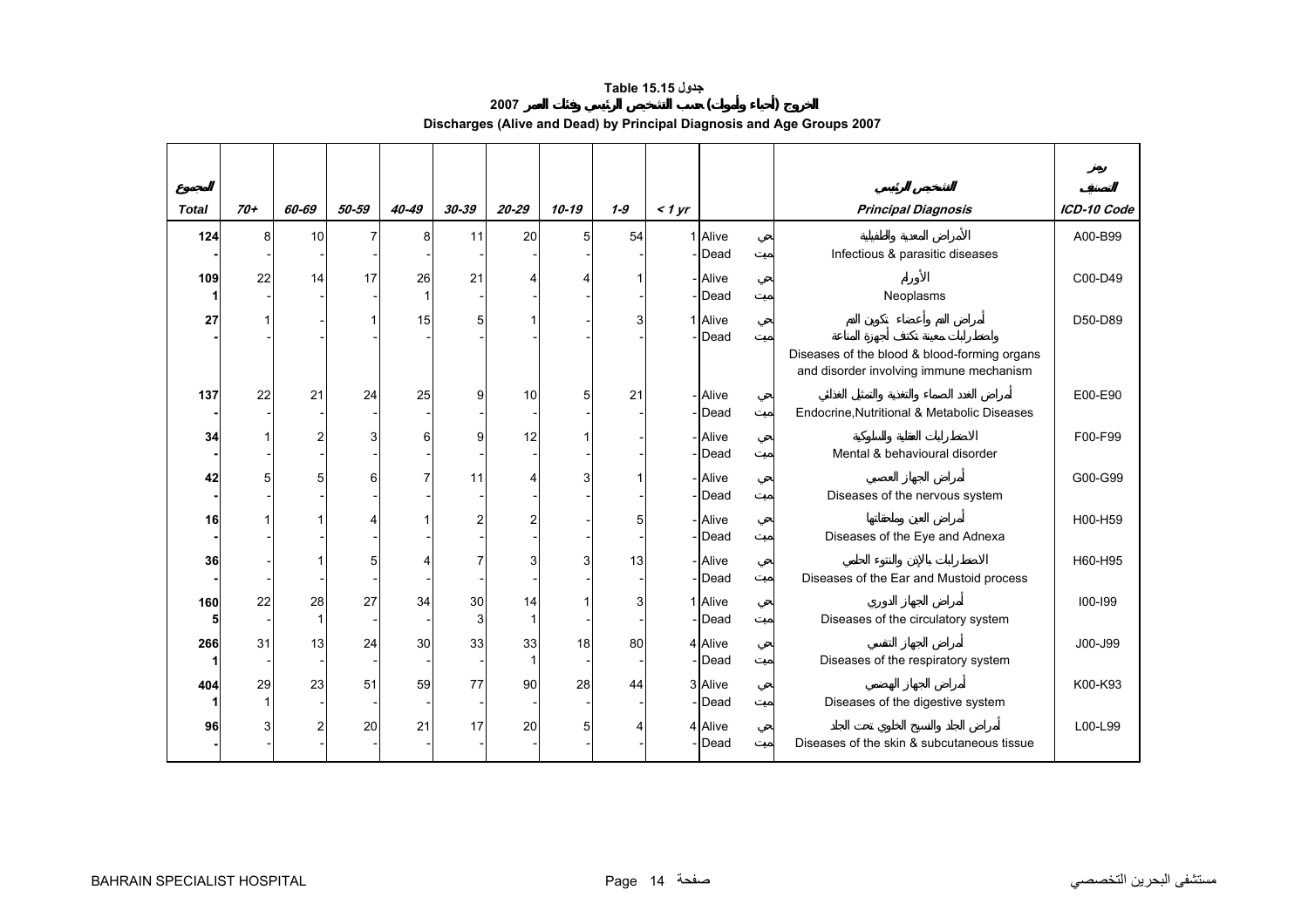# **(Cont'd) Table 15.15 ( )**

**2007 ( )** 

**Discharges (Alive and Dead) by Principal Diagnosis and Age Groups 2007** 

| <b>Total</b> | $70+$           | 60-69 | 50-59 | 40-49 | 30-39          | $20 - 29$ | $10 - 19$ | $1 - 9$ | < 1 yr |                    | <b>Principal Diagnosis</b>                                             | ICD-10 Code |
|--------------|-----------------|-------|-------|-------|----------------|-----------|-----------|---------|--------|--------------------|------------------------------------------------------------------------|-------------|
| 124          | 11              | 13    | 30    | 37    | 17             | 14        | 2         |         |        | - Alive            |                                                                        | M00-M99     |
|              |                 |       |       |       |                |           |           |         |        | -Dead              | Diseases of the musculoskeletal system and<br>connective tissue        |             |
| 376          | 19              | 31    | 32    | 67    | 114            | 84        | 9         | 15      |        | 5 Alive            |                                                                        | N00-N99     |
|              |                 |       |       |       |                |           |           |         |        | -Dead              | Diseases of genitourinary system                                       |             |
| 891          |                 |       |       | 58    | 390            | 441       |           |         |        | - Alive            |                                                                        | O00-O99     |
|              |                 |       |       |       |                |           |           |         |        | - <b>I</b> Dead    | Pregnancy, childbirth & the peurperium                                 |             |
| 112          |                 |       |       |       |                |           |           |         |        | 112 Alive          |                                                                        | P00-P96     |
|              |                 |       |       |       |                |           |           |         |        | -Dead              | Certain conditions originating in perinatal period                     |             |
| 24           |                 |       |       |       |                | 3         |           | 8       |        | 11 Alive<br>1 Dead | Congenital Malformations, Deformations and                             | Q00-Q99     |
|              |                 |       |       |       |                |           |           |         |        |                    | Chromosomal Abnormalities                                              |             |
| 101          | 10 <sup>1</sup> | 3     | 14    | 21    | 13             | 12        | 8         | 18      |        | 2 Alive            |                                                                        | R00-R99     |
|              |                 |       |       |       |                |           |           |         |        | - <b>Dead</b>      |                                                                        |             |
|              |                 |       |       |       |                |           |           |         |        |                    | Symptoms, Signs and Abnormal Clinical and                              |             |
|              |                 |       |       |       |                |           |           |         |        |                    | Laboratory Findings, not elsewhere classified                          |             |
| 170          | $\overline{2}$  |       | 30    | 39    | 29             | 35        | 12        | 19      |        | - Alive<br>-Dead   |                                                                        | S00-T98     |
|              |                 |       |       |       |                |           |           |         |        |                    | Injury, Poisoning and Certain other<br>Consequences of external causes |             |
| 9            |                 |       |       |       | 2 <sub>1</sub> | 2         |           |         |        | - Alive            |                                                                        | V00-Y98     |
|              |                 |       |       |       |                |           |           |         |        | -Dead              | External causes of Morbidity and Mortality                             |             |
| 1,092        | 23              | 36    | 141   | 208   | 264            | 150       | 24        | 28      |        | 218 Alive          |                                                                        | Z00-Z99     |
|              |                 |       |       |       |                |           |           |         |        | -Dead              | Factors influencing health status and                                  |             |
|              |                 |       |       |       |                |           |           |         |        |                    | contact with health services                                           |             |
| 4,350        | 210             | 208   | 437   | 668   | 1,062          | 954       | 131       | 318     |        | 362 Alive          |                                                                        |             |
|              |                 |       |       |       |                |           |           |         |        | 1Dead              | <b>Total</b>                                                           |             |
| 4,359        | 211             | 209   | 437   | 669   | 1,065          | 956       | 131       | 318     |        | 363 Total          |                                                                        |             |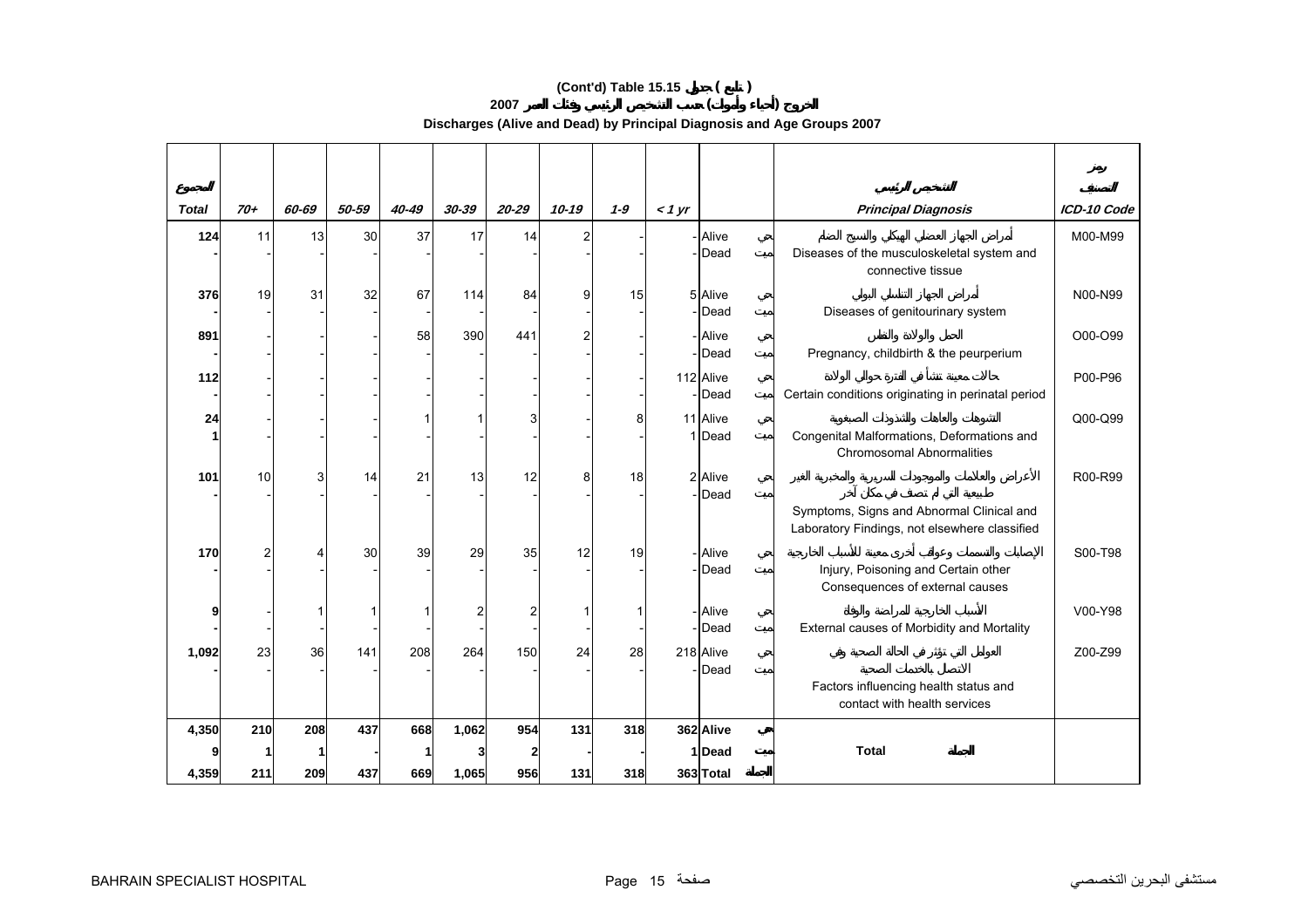# **2007 ( )**

**Discharges (Alive and Dead) by Principal Diagnosis, Nationality and Sex 2007** 

<span id="page-14-0"></span>

|              | <b>Total</b> |       |             |       | Non-Bahraini |       |             |                | <b>Bahraini</b> |       |             |       |                                                                                         |               |
|--------------|--------------|-------|-------------|-------|--------------|-------|-------------|----------------|-----------------|-------|-------------|-------|-----------------------------------------------------------------------------------------|---------------|
|              | Female       |       | <b>Male</b> |       | Female       |       | <b>Male</b> |                | Female          |       | <b>Male</b> |       |                                                                                         |               |
| Grand        |              |       |             |       |              |       |             |                |                 |       |             |       |                                                                                         | <b>ICD-10</b> |
| <b>Total</b> | <b>Dead</b>  | Alive | <b>Dead</b> | Alive | <b>Dead</b>  | Alive | <b>Dead</b> | Alive          | <b>Dead</b>     | Alive | <b>Dead</b> | Alive | <b>Principal Diagnosis</b>                                                              | Code          |
| 124          |              | 51    |             | 73    |              | 20    |             | 15             |                 | 31    |             | 58    | Infectious & parasitic diseases                                                         | A00-B99       |
| 109          |              | 58    |             | 50    |              | 18    |             | 20             |                 | 40    |             | 30    | Neoplasms                                                                               | C00-D48       |
| 26           |              | 13    |             | 13    |              | 2     |             | $\overline{2}$ |                 | 11    |             | 11    |                                                                                         | D50-D89       |
|              |              |       |             |       |              |       |             |                |                 |       |             |       | Diseases of the blood & blood-forming organs<br>and disorder involving immune mechanism |               |
| 137          |              | 72    |             | 65    |              | 18    |             | 23             |                 | 54    |             | 42    | Endocrine, Nutritional & Metabolic Diseases                                             | E00-E90       |
| 34           |              | 18    |             | 16    |              | 5     |             | 5              |                 | 13    |             | 11    | Mental & behavioural disorder                                                           | F00-F99       |
| 42           |              | 18    |             | 24    |              | 7     |             | 9              |                 | 11    |             | 15    | Diseases of the nervous system                                                          | G00-G99       |
| 16           |              | 11    |             | 5     |              | 8     |             |                |                 |       |             | 1     | Diseases of the Eye and Adnexa                                                          | H00-H59       |
| 36           |              | 15    |             | 21    |              | 7     |             | 8              |                 | 8     |             | 13    |                                                                                         | H60-H95       |
| 167          |              | 65    |             | 97    | $\mathbf{1}$ | 23    |             | 47             | 3               | 42    |             | 50    | Diseases of the Ear and Mustoid process                                                 | 100-199       |
| 267          |              | 111   |             | 155   |              | 33    |             | 51             |                 | 78    |             | 104   | Diseases of the circulatory system                                                      | J00-J99       |
| 404          |              | 169   |             | 234   |              | 51    |             | 87             |                 | 118   |             | 147   | Diseases of the respiratory system                                                      | K00-K93       |
| 96           |              | 31    |             | 65    |              | 9     |             | 29             |                 | 22    |             | 36    | Diseases of the digestive system                                                        | L00-L99       |
|              |              |       |             |       |              |       |             |                |                 |       |             |       | Diseases of the skin & subcutaneous tissue                                              |               |